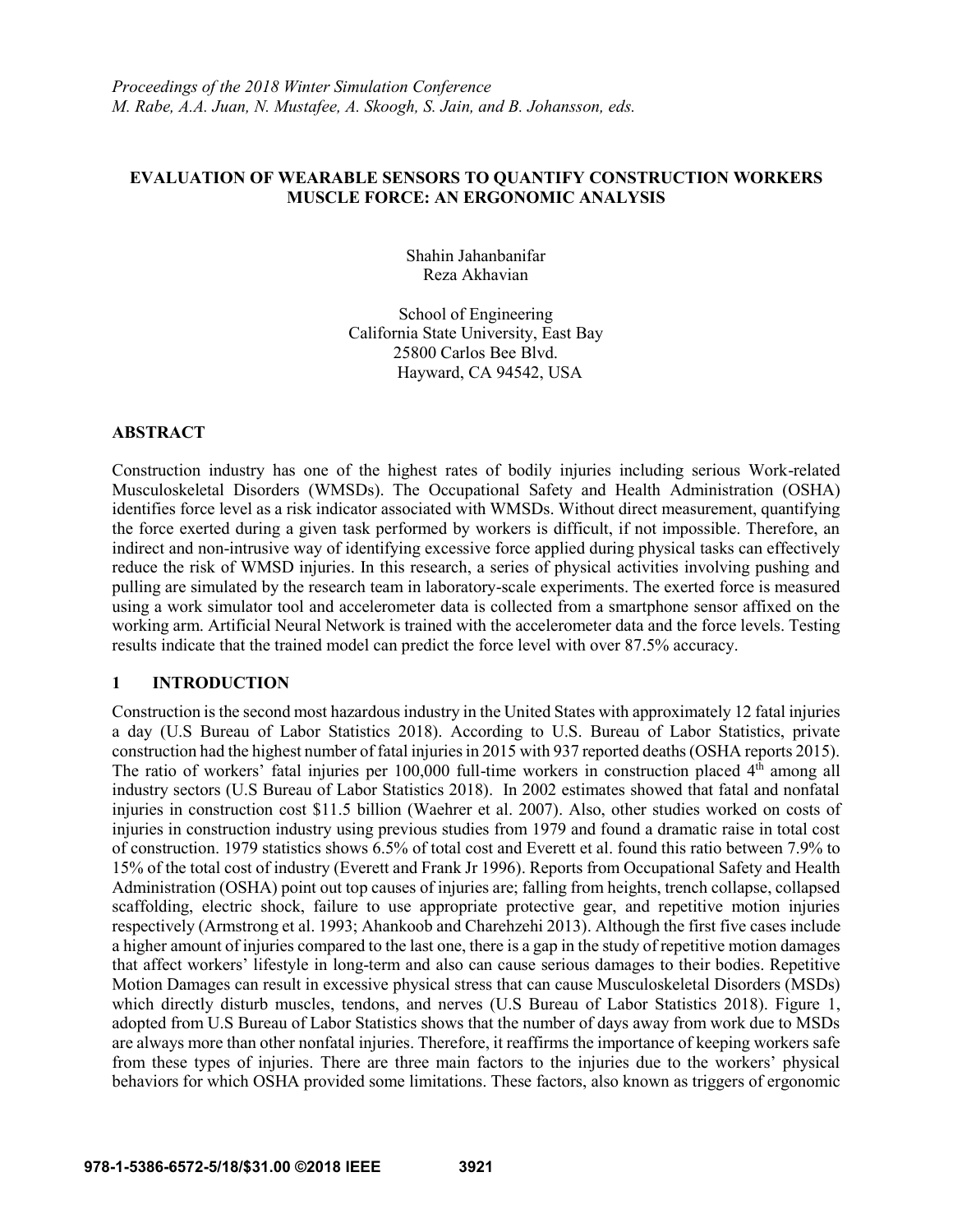stress, are *Force*, *Repetition*, and *Posture* (Genaidy et al. 1993). Force, as the main component of any physical activity, plays a key role in performing a job-related activity in a safe or unsafe manner.



Figure 1: Days away from work, WMSDs vs. all nonfatal injuries 1992-2009.

Any type of job site actions, as simple as using a screwdriver or more sophisticated actions such as vibrating the concrete requires some level of physical effort, which is materialized as the force exerted by the worker to either control the tool or get the task done (Ahankoob and Charehzehi 2013). Construction companies pay a substantial amount of money for expenses directly or indirectly related to their workers' injuries. Records from National Academy of Social Insurance (NASI) show that in 2013 employer costs for workers' compensation were \$88.5 billion for 129.6 million covered workers.

Considering the significant effect of MSDs and other related injuries as a result of applying excessive force on workers' productivity and company expenses, this research seeks to develop a framework for quantification of human force using wearable sensors. Specifically, this study focuses on finding a correlation between force and acceleration produced by workers' physical activities such as pushing and pulling.

## **2 LITERATURE REVIEW**

### **2.1 Work-Related Musculoskeletal Disorders (WMSDs) and Ergonomics in Construction**

Previous research indicates that construction labors have the highest rate of WMSDs among all industries (Wang et al. 2016). Researchers suggested reducing of overexertion, as the primary cause of WMSDs, should take place in order to control the risk of injuries. A research team surveyed construction employees to evaluate relationships between worker characteristics, workplace factors, and WMSDs. The total commonness of WMSDs was 39.25% among 1200 male workers between the ages of 18 to 55 (Ekpenyong and Inyang 2014). Another survey in Malaysia showed a prevalence of WMSDs in 66.7% of the construction employees at their elbows, wrists or hands, and ankles or feet (Deros et al. 2015).

Major WMSDs' risk factors were evaluated by (Spielholz et al. 2006) including force requirements. There are many risk factors that can put a construction worker in danger of Work-related musculoskeletal disorders. The first and the most important one as Spielholz and Griffith stated is work postures and movements. The second one is Force of movements which is the focus of this study too. The other factors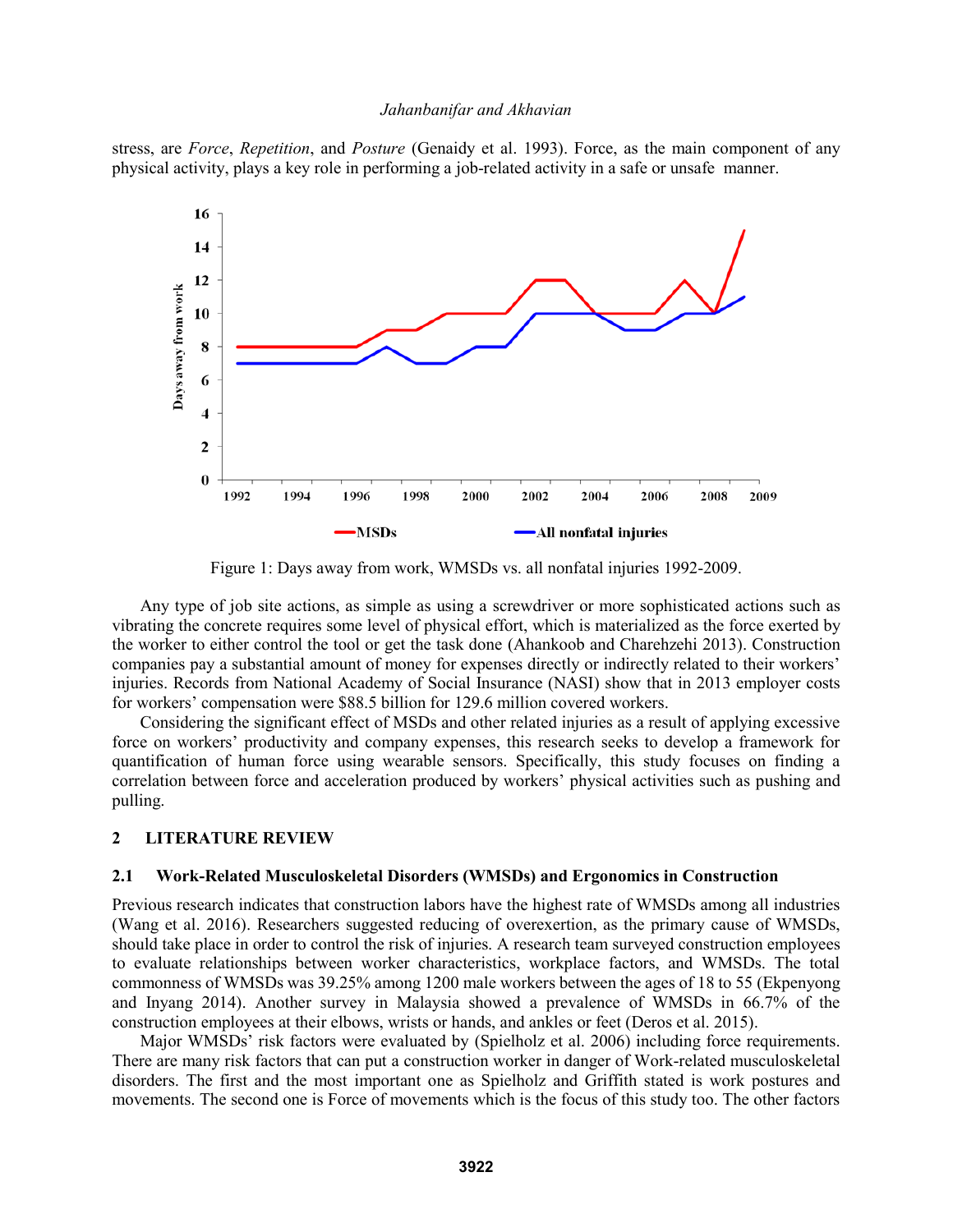can be repetition in motions, vibration, temperature, increase pressure and so on and so forth. Also, Canadian Centre for Occupational Health and Safety mentioned the same factors as the risk of injuries in construction (CCOH 2018).

A research team conducted a risk assessment of WMSDs and a review of available techniques. They stated that construction industry needs to continuously work on turning the assessment process into an automated process (Wang et al. 2015). Another comparison study on direct measurement and observation method (vision-based) for upper workplace activities showed a significant correlation between exertion frequency from direct measurement and observation method (Chen et al. 2010). They also found a correlation between effort per minute estimated by Strain Index checklist with the mean power frequency of exertion. They believed findings from observation method could be used in assessing physical works in the workplace.

### **2.2 Application of Accelerometer Sensors Data Analysis in Construction Safety**

To be able to proactively assess the safety of construction workers, monitoring their activities can play a key role. A study team have analyzed construction labor activities using a physiological status monitoring system which contained an accelerometer (Migliaccio et al. 2013). They focused on tracking the workers on site to evaluate their behaviors. This study analyzed ergonomic factors from workers' activities who are handling materials on a repetitive basis with a data fusion approach. This study also tracked and monitored workers' heartbeat during their performance and compared the heartbeat diagram in both situations; doing the work with a correct posture and wrong posture. The final result of this data fusion method which was used in this research shows that there are significant differences in data sets captured from correct performance and the wrong one.

A research team worked on monitoring wrist motion components of the industry workers including position, velocity, and acceleration to evaluate the degree of incidence of hand/wrist cumulative trauma disorders (CTDs) (Schoenmarklin et al. 1994). They indicated that acceleration in the flexion/extension is the best kinematic parameter for evaluation of the low and high incident rates of CTDs. Another group of researchers used IMUs to collect data in order to create a new method of detecting unsafe physical postures using gyroscope data captured from wireless IMUs (Valero et al. 2016). They used motion data such as acceleration to evaluate the motions and characterize the nature of activities. A team of researchers used EMG-based model to evaluate muscle force that affects spinal and lumbar (Jia et al. 2011). The focus of this research is on residential construction and laborers that work with installation of prefabricated walls. The EMG-based neuromuscular modeling is a method that uses muscles neurons to evaluate muscle forces. They figured that the model's ability of prediction is based on the performed tasks. Also, the complexity of the tasks would affect the results of the estimation.

Other studies used both accelerometer and gyroscope data from worker's motions and construction equipment to auto-recognize and categorize construction tasks through activity recognition (Akhavian and Behzadan 2018, 2016; Nath et al. 2017). Such used supervised machine learning algorithms to train computers for classifying unseen activities (i.e. those not presented in the training phase). In other words, the computer should understand the nature of the activity and its category through the collected and labeled data to be able to prepare them for an assessment of the safety level of the activity. In this research, simulated activities were chosen based on the OSHA limitations on pushing and pulling objects by workers. Maximum acceptable weights and forces for different construction operation tasks including lifting, lowering, pulling, pushing, and carrying are prescribed by OSHA and gathered by (Snook and Ciriello 1991). Force limitations for *Pushing* and *Pulling* objects in either horizontal or vertical distance are tabulated in OSHA's manuals so they can be used for evaluations of worker's performances. A research team used acceleration measurements and applied same technique as human activity recognition (HAR) to classify construction activities (Yang et al. 2008). They plotted acceleration data captured from 15 seconds of eight different task performances including; walking, running, scrubbing, standing, working at a PC, vacuuming, brushing teeth, and sitting. Plots show the obvious differences between the acceleration patterns from each activity.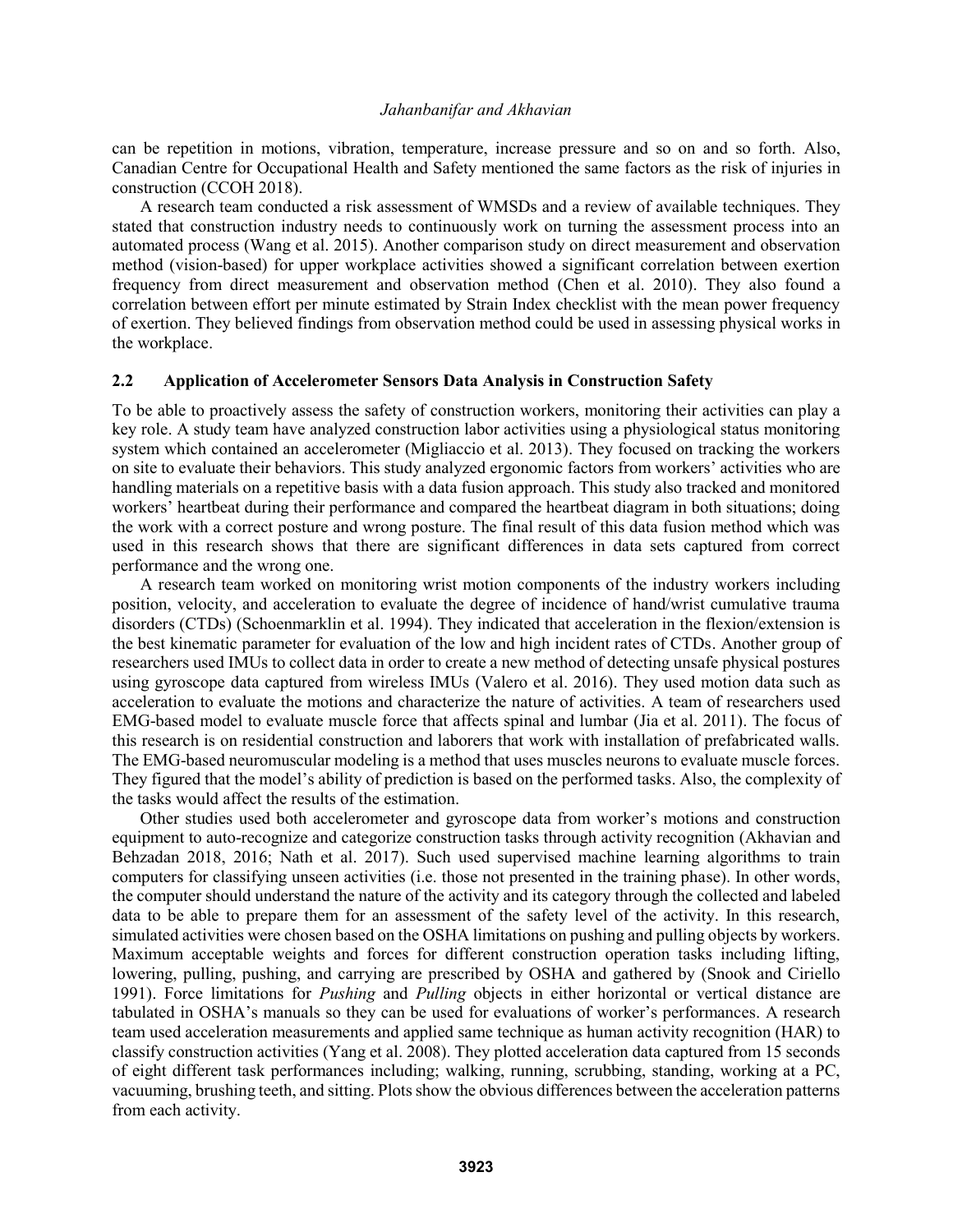Recent studies in the area of safety in construction have focused on body postures (Xincong et al. 2017; Yan et al. 2017; Golabchi et al. 2016). Xincong and his team used biomechanical methods as a theory to analyze workers' motions . Their evaluation was based on internal (elevated intramuscular strains, torques, and fatigue of muscle) and external (awkward postures and forceful exertions) causes of injuries with the use of the biomechanical structure of the human body and case analysis of typical construction activities. Inertial Measurement Unit (IMU) sensors as one of the most accurate activity recognition tools have helped researchers to collect and transfer data from any moving subjects (Akhavian and Behzadan 2015). The data from these type of sensors can translate into a host of information that can help more thorough analysis of the activity. A research group have worked on monitoring and evaluating the manual material handling (MMH) using whole body kinematics which was captured by IMU sensors (Bastani et al. 2016).

## **3 RESEARCH TECHNICAL BACKGROUND**

Two main data collection means have been employed in this research. Baltimore Therapeutic Equipment (BTE) Simulator II was used to simulate work-related activities that entail *pushing* or *pulling*. BTE simulator II is a machine that is designed for occupational therapy and industrial work hardening clients, and also it replicates daily physical activities and functions using a wide range of attachments and tools. BTE Simulator II measures Force, Power, and also Torque in different types of activities such as extension, abduction, adduction, and so on and so forth. Depends on what tool and how that specific tool is being used, the machine gives the variety of choices to its users to evaluate. This machine can help to simulate any type of physical activities due to its high range of tools and variety of information that it gives the user.

The reason for the particulat focus on *pushing* and *pulling* was the author's field observations as well as previous studies that showed most of the physical activities in a construction site entail some level of *pushing* or *pulling* (Hoozemans et al. 1998). Besides, according to OSHA, there are some health-related limitations on the weight of the objects which is being pulled or pushed, (Snook and Ciriello 1991) and thus a thorough investigation could help in determining the risk level.

The other type of data that was collected in this research was acceleration data using smartphones affixed on a simulated workers' arm as shown in Figure 2. The acceleration data was collected using Sensor Log Application which is available in iTunes App Store. The details of the methodology of this study will be explained further in the Methodology section. The accelerometer data is collected using ubiquitous smartphones. While this is a reliable way of collecting acceleration data for activity recognition according to several past research studies (Kose et al. 2012; Mourcou et al. 2015), investigating this reliability is not within the scope of this study. In fact, experimenting with readily-available ubiquitous means of data collection and model development as opposed to superlative Microelectromechanical systems (MEMS) sensors with demonstrated high-accuracy was intentional to add to the easy implantation of the framework. In a study, it was concluded that among 15 potential locations for wearing an accelerometer, the lower left arm and the upper right arm are the two best locations that yield the highest information gain (Joshua and Varghese 2013). The research team experimented both options and the upper right arm was picked as the most convenient location.

Newton's second law of motion states that the acceleration of an object produced by a net force is directly related to the size of the net force, in the same direction as the net force, and opposite direction related to the mass of the object. As Newton's second law indicates, only two givens are needed to measure the net Force; Mass and Acceleration (Gundlach et al. 2007). There are a huge variety of tools involved in work-related activities that workers use during their daily works and measuring the Mass of these objects and tools are nearly impossible. However, acceleration can be measured in many different ways using different types of equipment. For instance, acceleration data of a worker's motions during any activities can be captured using wearable IMU sensors. Previous works on this technology show the high potential of it in the construction industry as an instrument that can distinguish unsafe behaviors and help companies to reduce the risks of injuries.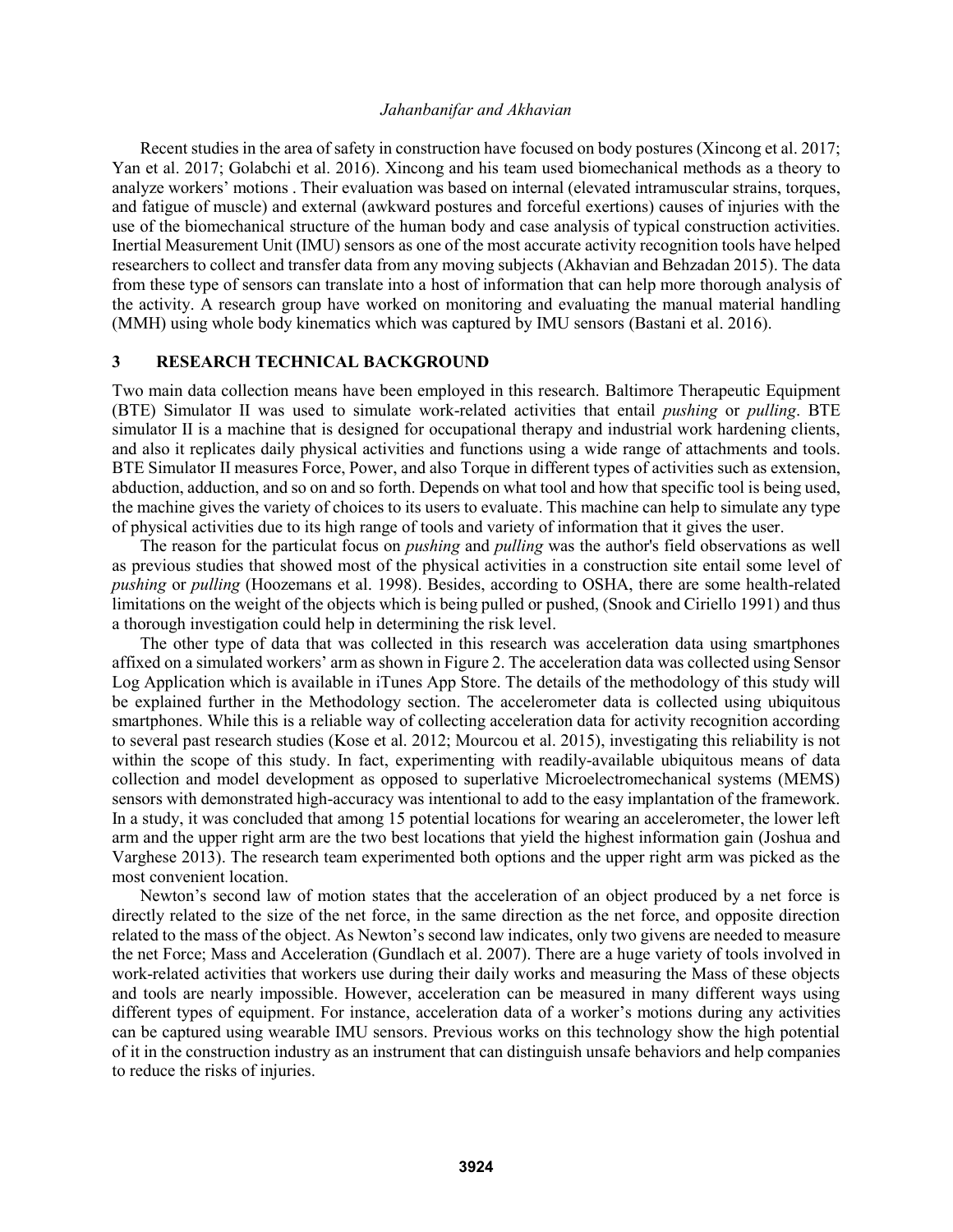## **4 METHODOLOGY**

Data collection phase of this study was conducted in an engineering research lab (i.e. a controlled environment). All the experiments were videotaped to assist in labeling and cross-referencing the collected data and performed activities. A 25 years old male Construction Management graduate student (i.e. the simulated worker) conducted the experiments who provided written informed consent to participate in the study. BTE Simulator II used to simulate construction physical activities includes a series of 21 attachments that can be mounted on its exercise head in multiple positions to facilitate simulation of several activities and movement combinations. The simulator can be connected to a computer that allows selection of the desired resistance and measures performance by quantifying the force exerted, work done, and power output while the task is being performed.

A total number of 10 experiments were conducted each of which with a relatively fixed level of power consumed as reported by the BTE Simulator II. Each experiment lasted for around 20 seconds. An approximation of the net force (F) exerted was achieved using Equation (1)

$$
F = \frac{P \times t}{d} \,. \tag{1}
$$

In which F is the net force exerted in Newton ( $kg.m/s<sup>2</sup>$ ), P is the power displayed by the BTE Simulator II in Watt ( $kg.m^2/s^3$ ), "t" is the duration of the experiment in seconds, and "d" is the displacement of the simulated worker's arm in meter. For example, using Equation 1, for a measured power level of 2.5 Watt in one experiment that lasted for 20 seconds with a measured distance of 1 Meter, the force is calculated as 50 Newton.

A smartphone was affixed to the simulated worker's arm with a sports armband to capture acceleration data in three dimensions using its IMU sensors. Sensor Log smartphone application was employed which is a commercially available smartphone app for iOS and Android operating systems. This application reports a variety of signals including Acceleration, Gyroscope data, Core Location, Device Motion, Decibels, Pedometer Data, and Pressure from different sensors of the smartphone. The data collection frequency was set at 35 Hz using the Sensor Log application interface. This ensures collecting enough data for model training as well as capturing all the body movements. The recorded data from this application was extracted in Comma Separated values (CSV) format. Before analyzing the collected data, a data preparation step is required to assure data quality and cleanliness. Toward this goal, the raw data were plotted in Microsoft Excel and cross-referenced against the recorded video. Outliers and redundant data points captured during the transition periods between the experiments were removed. Finally, the prepared data was imported to Python software for the analysis stage.

Artificial Neural Network (ANN) was employed in this study to develop a model trained by the acceleration data as the input and measured forces as the output. The ultimate goal is to prepare a model capable of predicting unseen force levels using acceleration data provided to it. ANN is a machine learning method which works similar to the way brain neurons process information and develops relationships for classification and prediction purposes. The hidden layers of an ANN network collect the input and process them to generate the output (Dongare et al. 2012; Devika and Gupta 2014). Figure 2 depicts a snapshot of the actual experiment as well as the experimental design of the developed methodology.

A total of 10 experiments were conducted with different power (force) values. Approximately 66% of the data was used to train the ANN model. The ANN structure included two hidden layers to make the connection between the input layer (i.e. acceleration data) and the output layer (i.e. net forces). Gradient decent was used as the optimization algorithm within the ANN model training using a feedforward backpropagation method.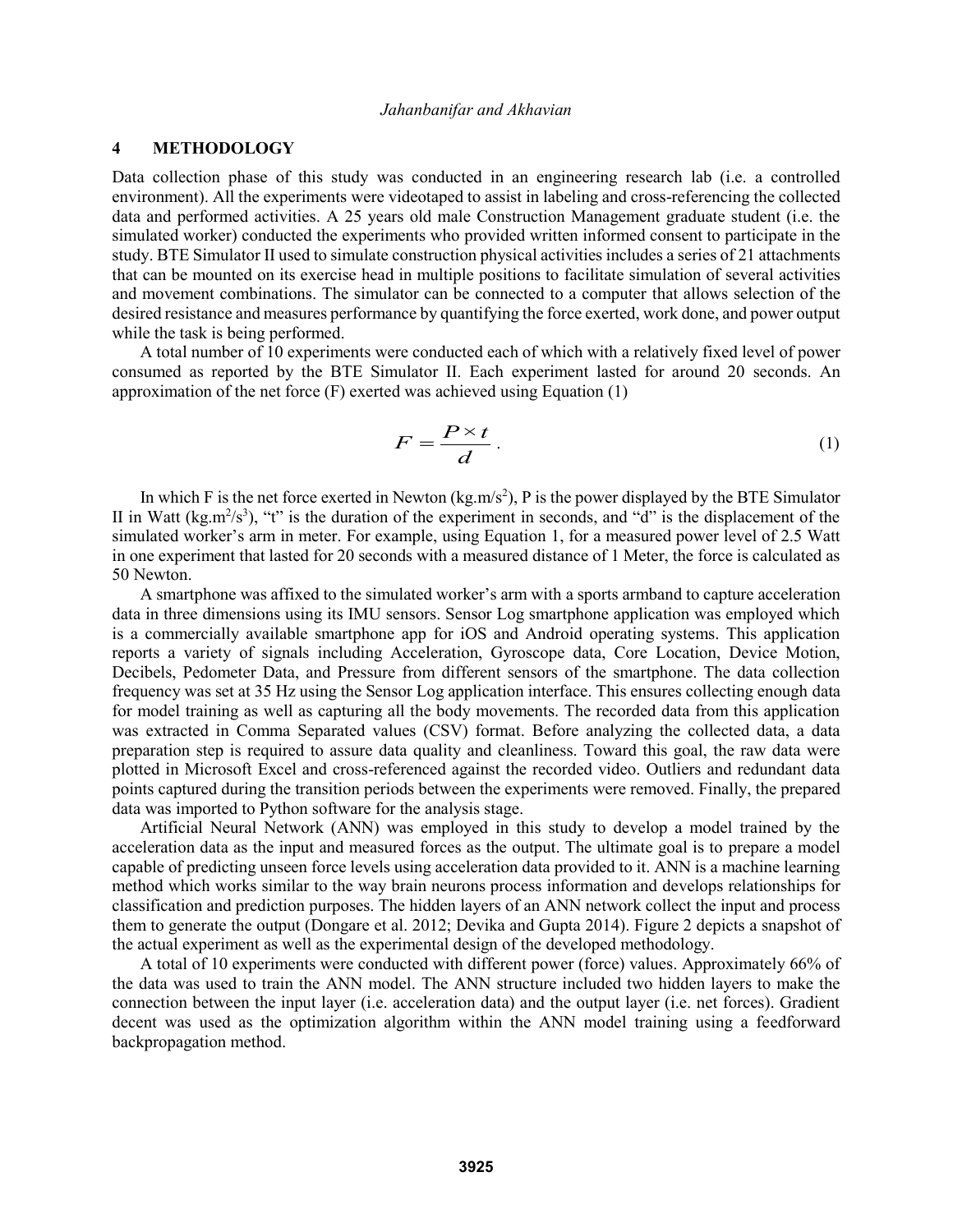# **5 RESULTS**

ANN model training and testing was performed in Python and training and testing results were recorded. In ANN training, the weights of the parameters in the cost function need to be updated and this updating process has to happen more than once since gradient decent is an iterative process. When the dataset is passed through the neural network it is called one epoch.

The result of the model training and testing is shown in Figure 3. After around 2 epochs, an accuracy of slightly higher than 87% was achieved. As the number of epochs increased, the accuracy converged to around 87.5%.



Figure 2: Experimental design of the developed methodology.



Figure 3: Results extracted from python for ANN.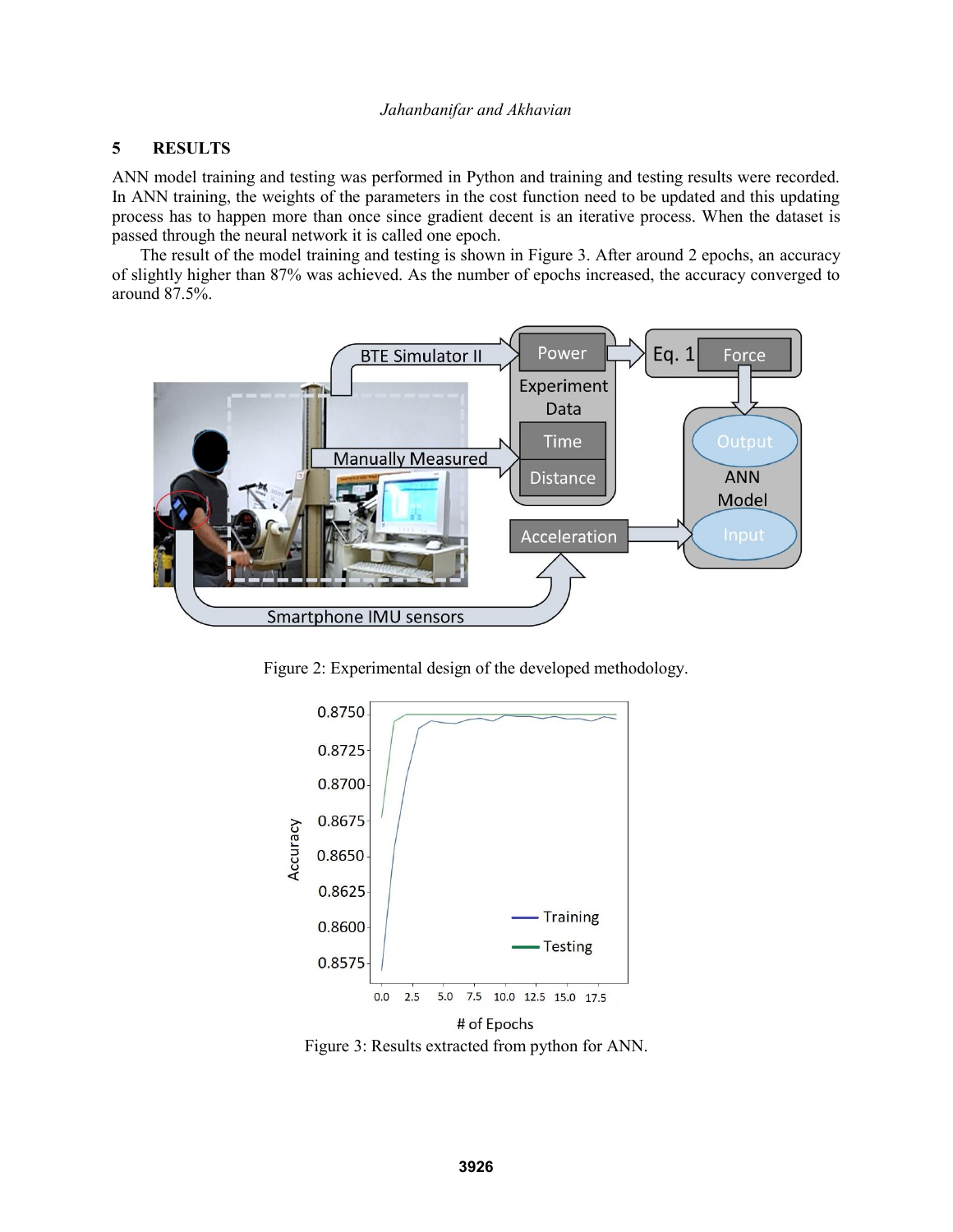## **6 CONCLUSION AND FUTURE WORK**

The results of this research study indicate that there is a high correlation between the data collected from wearable accelerometer sensors and the amount of force exerted by human muscles. This study lays the foundation for further evaluation of the ergonomic risk of different attributes of physical activities such as force, repetition, and posture.

One of the limitations of this study is the fact that the experiments were conducted in a controlled environment. Future studies can incorporate real-world data collection to evaluate actual conditions. Moreover, a variety of activities other than pushing and pulling can be subject of future studies and a combination of such motions could lead into a more realistic scenario. Another limitation of the presented study is the administration of experiments with only one human subject performing the activities. This certainly creates bias and takes away from the generalizability of the results. Future work shall focus on user-independent model training and testing. Another limitation of the presented work is the potential generalizability. Limited number of experiments and human subjects takes away from the generalizability of the developed framework to different activities, body postures, and movement habits. As such, future research can explore more variations to increase the generalizability of this framework.

#### **REFERENCES**

- Ahankoob, Alireza, and A. Charehzehi. 2013. "Mitigating Ergonomic Injuries in Construction Industry." *IOSR Journal of Mechanical and Civil Engineering* 6 (2): 36–42.
- Akhavian, and A. H. Behzadan. 2018. "Coupling Human Activity Recognition and Wearable Sensors for Data-Driven Construction Simulation". *Journal of Information Technology in Construction (ITcon)*, *23*(1):1-15.
- Akhavian, R. and A. H. Behzadan. 2016. "Smartphone-based Construction Workers' Activity Recognition and Classification". *Automation in Construction*, *71*: 198-209.
- Akhavian, Reza, and A. H. Behzadan. 2015. "Construction Equipment Activity Recognition for Simulation Input Modeling Using Mobile Sensors and Machine Learning Classifiers." *Advanced Engineering Informatics* 29 (4): 867–877.
- Armstrong, Thomas J., P. Buckle, L. J. Fine, M. Hagberg, B. Jonsson, A. Kilbom, I. A. Kuorinka, B. A. Silverstein, G. Sjogaard, and E. R. V. Juntura. 1993. "A Conceptual Model for Work-Related Neck and Upper-Limb Musculoskeletal Disorders." *Scandinavian Journal of Work, Environment & Health*, 73– 84.
- Bastani, Kaveh, S. Kim, Z. J. Kong, M. A. Nussbaum, and W. Huang. 2016. "Online Classification and Sensor Selection Optimization with Applications to Human Material Handling Tasks Using Wearable Sensing Technologies." *IEEE Transactions on Human-Machine Systems* 46 (4): 485–497.
- Canadian Centre for Occupational Health (CCOH), 2018. *Work-Related Musculoskeletal Disorders (WMSDs)-Risk Factors: OSH Answers*, accessed July 25, 2018.
- Chen, Yen-Ting, C. Chen, H. Liang, T. Chang, and Y. Hwang. 2010. "Comparison between Direct Measurement and Observation Methods for Upper Extremity Activity Assessment at Workplace." *Labor and Occupational Safety and Health Research Quarterly.* 18 (1): 1–14.
- Deros, B. Md, D. Daruis, N. Khamis, D. Mohamad, S. F. M. Daud, S. M. Amdan, R. A. Aziz, and N. Jamal. 2015. "Prevalence of Work Related Musculoskeletal Disorders Symptoms among Construction Workers: A Case Study in Malaysia." *Iranian Journal of Public Health* 43 (3): 53–57.
- Devika, A. S., and M. Gupta. 2014. "Case Study on Classification of Glass Using Neural Network Tool in MATLAB." In *International Conference on Advances in Computer Engineering & Applications (ICACEA-2014) at IMSEC, GZB*. 11.
- Dongare, A D, R R Kharde, and A. D. Kachare. 2012. "Introduction to Artificial Neural Network" 2 (1): 6.
- Ekpenyong, C. Edet, and U. C. Inyang. 2014. "Associations between Worker Characteristics, Workplace Factors, and Work-Related Musculoskeletal Disorders: A Cross-Sectional Study of Male Construction Workers in Nigeria." *International Journal of Occupational Safety and Ergonomics* 20 (3): 447–462.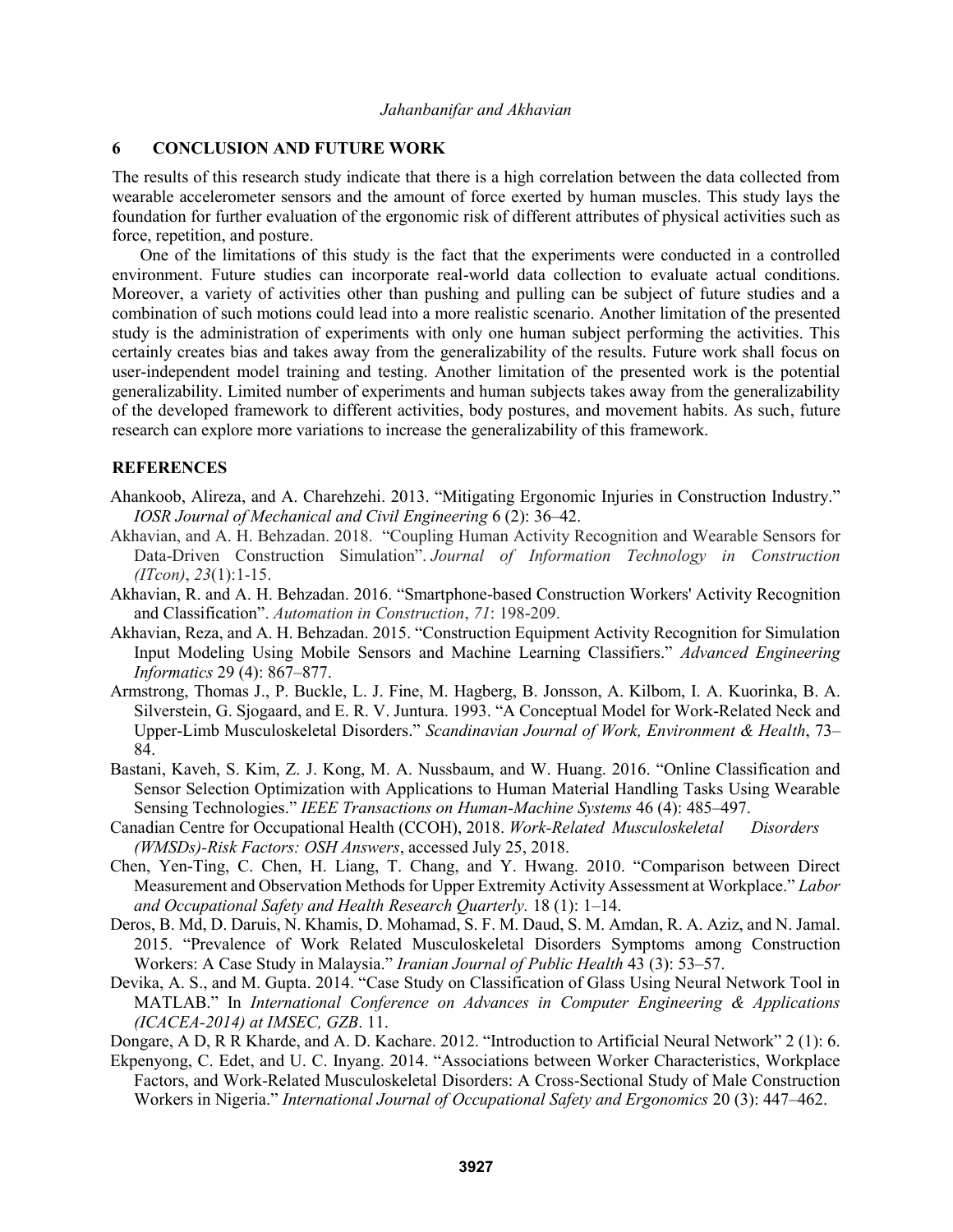- Everett, John G., and Peter B. Frank Jr. 1996. "Costs of Accidents and Injuries to the Construction Industry." *Journal of Construction Engineering and Management* 122 (2): 158–164.
- Genaidy, A. M., A. A. Al-Shedi, and R. L. Shell. 1993. "Ergonomic Risk Assessment: Preliminary Guidelines for Analysis of Repetition, Force and Posture." *Journal of Human Ergology* 22 (1): 45–55.
- Golabchi, Alireza, S. Han, and A. R. Fayek. 2016. "A Fuzzy Logic Approach to Posture-Based Ergonomic Analysis for Field Observation and Assessment of Construction Manual Operations." *Canadian Journal of Civil Engineering* 43 (4): 294–303.
- Gundlach, J. H., S. Schlamminger, C. D. Spitzer, K.Y. Choi, B. A. Woodahl, J. J. Coy, and E. Fischbach. 2007. "Laboratory Test of Newton's Second Law for Small Accelerations." *Physical Review Letters* 98 (15): 150801.
- Hoozemans, M. J., A.J.V. Beek, M. H. Fringsdresen, F. J. V. Dijk, and L.H.V.D.S Woude. 1998. "Pushing and Pulling in Relation to Musculoskeletal Disorders: A Review of Risk Factors." *Ergonomics* 41 (6): 757–781.
- Jia, Bochen, S. Kim, and M. A. Nussbaum. 2011. "An EMG-Based Model to Estimate Lumbar Muscle Forces and Spinal Loads during Complex, High-Effort Tasks: Development and Application to Residential Construction Using Prefabricated Walls." *International Journal of Industrial Ergonomics* 41 (5): 437–446.
- Joshua, Liju, and K. Varghese. 2013. "Selection of Accelerometer Location on Bricklayers Using Decision Trees." *Computer-Aided Civil and Infrastructure Engineering* 28 (5): 372–388.
- Kose, Mustafa, O. D. Incel, and C. Ersoy. 2012. "Online Human Activity Recognition on Smart Phones." In *Workshop on Mobile Sensing: From Smartphones and Wearables to Big Data*, 16:11–15.
- Migliaccio, Giovanni C., T. Cheng, U. C. Gatti, and J.Teizer. 2013. "Data Fusion of Real-Time Location Sensing (RTLS) and Physiological Status Monitoring (PSM) for Ergonomics Analysis of Construction Workers." In *The 19th Triennial CIB World Building Congress, Brisbane, Queensland, Australia*.
- Mourcou, Quentin, A. Fleury, C. Franco, F. Klopcic, and N. Vuillerme. 2015. "Performance Evaluation of Smartphone Inertial Sensors Measurement for Range of Motion." *Sensors* 15 (9): 23168–23187.
- Nath, N.D., R. Akhavian, and A.H. Behzadan. 2017. "Ergonomic Analysis of Construction Worker's Body Postures using Wearable Mobile Sensors". Applied ergonomics, 62: 107-117.
- Schoenmarklin, Richard W., W. S. Marras, and S. E. Leurgans. 1994. "Rapid Communication Industrial Wrist Motions and Incidence of Hand/Wrist Cumulative Trauma Disorders." *Ergonomics* 37 (9): 1449– 1459.
- Snook, Stover H., and V. M. Ciriello. 1991. "The Design of Manual Handling Tasks: Revised Tables of Maximum Acceptable Weights and Forces." *Ergonomics* 34 (9): 1197–1213.
- Spielholz, Peregrin, G. Davis, and J. Griffith. 2006. "Physical Risk Factors and Controls for Musculoskeletal Disorders in Construction Trades." *Journal of Construction Engineering and Management* 132 (10): 1059–1068.
- Valero, Enrique, A. Sivanathan, F. Bosché, and M. Abdel-Wahab. 2016. "Musculoskeletal Disorders in Construction: A Review and a Novel System for Activity Tracking with Body Area Network." *Applied Ergonomics* 54 (May): 120–30.
- Waehrer, Geetha M., X. S. Dong, T. Miller, E. Haile, and Y. Men. 2007. "Costs of Occupational Injuries in Construction in the United States." *Accident Analysis & Prevention* 39 (6): 1258–66.
- Wang Di, D. Fei, and N. Xiaopeng. 2015. "Risk Assessment of Work-Related Musculoskeletal Disorders in Construction: State-of-the-Art Review." *Journal of Construction Engineering and Management* 141 (6).
- Wang, Xuanwen, X. S. Dong, S. D. Choi, and J. Dement. 2016. "Work-Related Musculoskeletal Disorders among Construction Workers in the United States from 1992 to 2014." *Occup Environ Med*, December.
- Yan, Xuzhong, H. Li, A. R. Li, and H. Zhang. 2017. "Wearable IMU-Based Real-Time Motion Warning System for Construction Workers' Musculoskeletal Disorders Prevention." *Automation in Construction* 74 (February): 2–11.